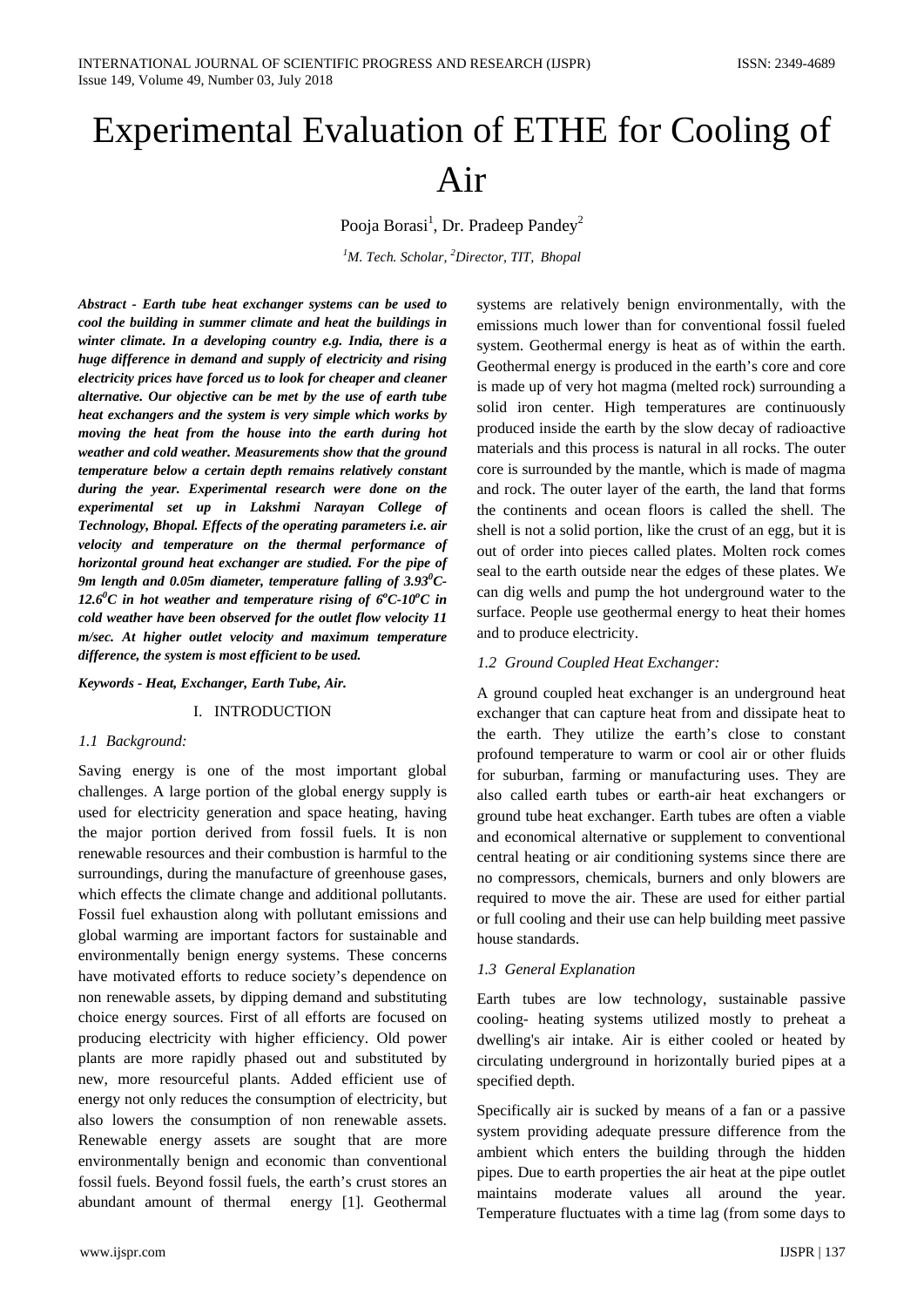a couple of months) mainly relative to the profundity careful. Hotness values stay usually in the comfort level range (15-27 °C).

This technology is not recommended for cooling of hot humid climates due to moisture reaching dewpoint and often remaining in the tubes. However there are southern European coastal regions as in Greece where the climate remains hot and dry. In such locations these systems could have impressive results.

# *1.4 When should earth tubes be used?*

- Best in climates in extreme warmth and cold. The elevated difference among the ambient temperatures and the required indoor temperatures create the best opportunity for earth tubes to produce valuable results.
- Need available land to accommodate the length of tubes.
- Great occasion to position them below the building ground when constructing a new building.

# *1.5 Ground heat transfer mechanism:*

The temperature field in the ground is influenced by different quantities Absorption of the solar radiation depends on the ground cover and color, while the long wave radiant loss depends on soil surface temperature [3].

The net radiant balance between solar gain and long wave loss is usually positive in summer and unhelpful in winter. This causes warm to run down from the outside into the ground in the summer and upward to the surface through the winter. The grid radiant stability also determines the dealings between the averages of the earth surface and the ambient air temperatures. By shading the soil in summer while partially exposing it to the sky in winter, for example, with trees, it is possible to lower the ground temperature in summer to a greater extent while possibly increase the ground temperature in winter somehow. The performance of ground coupled air heat exchanger is directly related to the thermal properties of the position.  $\bullet$ The land has thermal properties that give it a elevated thermal inertia. The heat transfer mechanisms in soils are, in arrange of significance: conduction, convection and radiation. The temperature field in the ground depends on  $\bullet$ the soil type and the moisture contained respectively.

### *1.6 Types of Ground Coupled Heat Exchangers:*

There are two general types of ground heat exchangers: open and closed. In an open system, the ground may be used directly to heat or cool a medium that may itself be used for space heating or cooling. Also, the earth may be used ultimately with the aid of a heat carrier medium that is circulated in a closed system.

# *1.6.1 Open systems:*

In open systems, ambient air passes through tubes buried

# *1.6.2 Closed Systems:*

In closed systems, both the ends of the pipe are kept inside the control environment, which can be a room in case of air and a tank in case of water, the system is said to be closed loop because the same fluid is passed continuously over and over through the loop.

Closed type ground heat exchangers can be either in parallel, straight up or tilted position and a heat carrier medium is circulated within the heat exchanger.

### *1.7 Vertical loops system:*

Vertical loops are generally more classy to install, but necessitate less piping than flat loops because the earth deeper down is cooler in summer and warmer in winter, compared to ambient temperature. Vertical type borehole heat exchangers can be classified into two basic types: (a) A pair of straight pipes having U-turn at the bottom side. (b) Coaxial or concentric pipe configuration in which one pipe is placed inside the pipe with bigger diameter.

*1.7 Advantages and Disadvantages of Ground Heat Exchanger*

### *1.7.1 Advantages:*

1. The ground heat exchangers are very simple to use and easy to maintain.

2. In the long run, the low maintenance cost and the electricity cost saving make up for the initial investment.

3. Ground heat exchangers uses only the energy stored in the earth and have no harmful impact on the environment.

# *1.7.2 Disadvantages:*

• High initial investment cost.

- Use of ground heat exchangers is recommended in new houses which has excellent insulation and air-tightness.
- Space requirement is the major hindrance to the adoption of ground heat exchangers.
- The design and installation of an effective ground heat exchange depends on the local geology and the heating or cooling requirements of the building and to get the benefit of a well intended system, one desires to ask a expert installer which increases the cost of the system

### *1.8 Types of Blowers:*

Blowers can achieve much higher pressures than fans, as elevated as 1.20 kg/cm2. They are too used to manufacture negative pressures for industrial vacuum system. The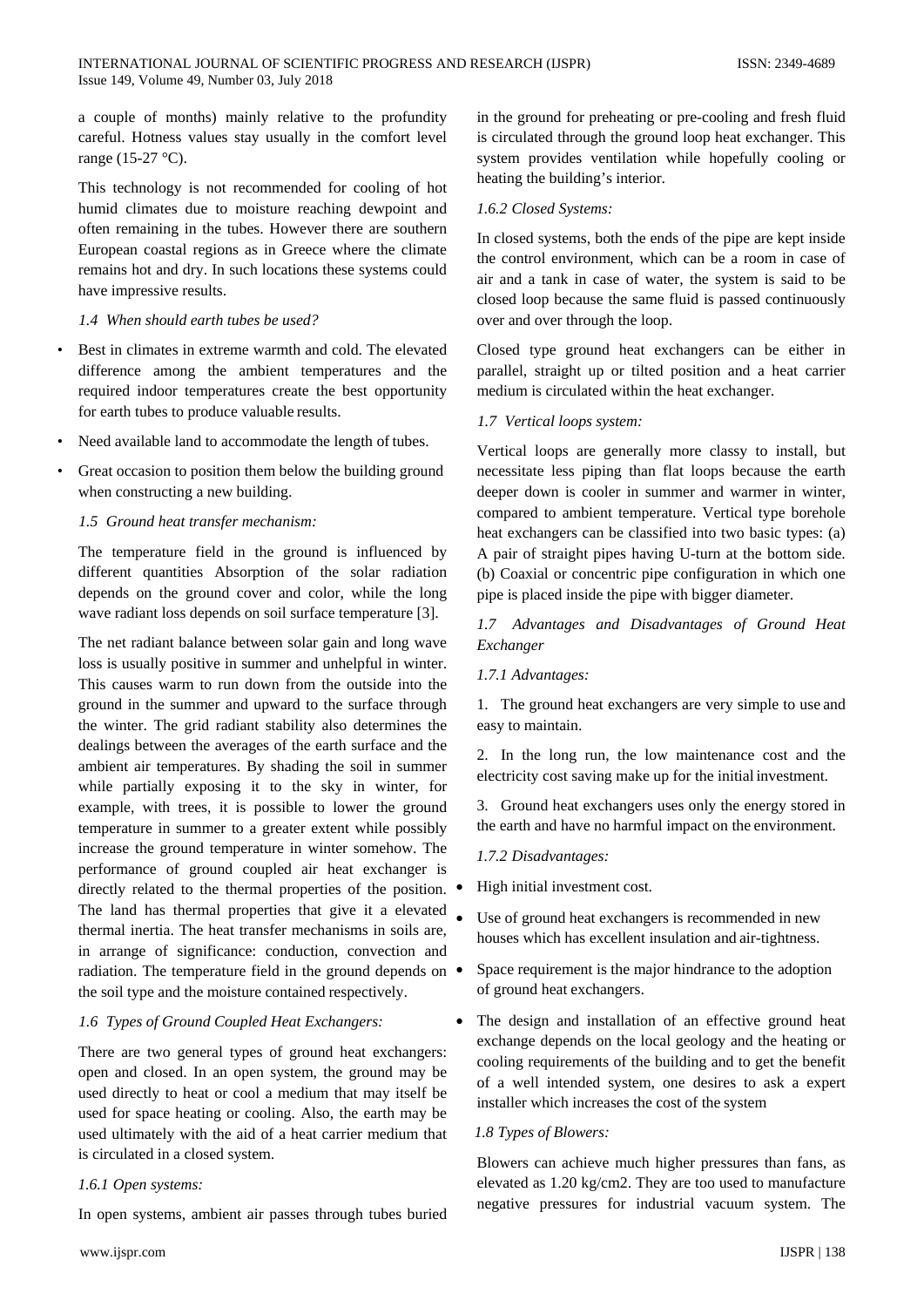centrifugal blower & the optimistic displacement blower are two main types of blowers, which are described below

# *1.8.1 Centrifugal blowers:*

Centrifugal blowers look more like centrifugal pumps than fans. The impeller is naturally gear-driven and rotates as rapid as 15,000 rpm. In multistage blowers, air is accelerate as it go through every impeller. In singlestage blower, air does not take numerous turns, and therefore it is more efficient.

# *1.8.2 Positive-displacement blowers:*

Positive displacement blowers have rotors, which "trap" air and push it throughout lodging. These blowers offer a stable volume of air even if the system force varies. They are especially suitable for applications prone to clogging, since they can produce enough pressure (typically up to 1.25 kg/cm2) to blow clogged resources free. They revolve much slower than centrifugal blowers (e.g. 3,600 rpm) and are often belt driven to facilitate speed changes.

# II. LITERATURE REVIEW

A literature has been reviewed on the earth tube heat exchanger technology.it has been observed that the research in this field mainly took place in the following area:

- Design of earth tube heat exchanger
- **Working**
- Energy saving

Girja Saran and Rattan Jadhav [7] has conducted experiment on singal pass earth tube heat exchanger. they conducted experiment in Ahmadabad Gujrat (2000) India these found. If A single pass earth-tube heat exchanger (ETHE) was installed and ETHE is made of 50 m long ms pipe of 10 cm nominal diameter and 3 mm wall thickness. ETHE is buried 3 m deep below face. Ambient air is pumped during it by a 400watt blower. Air rate in the tube is 11 m/sec. Air temperature is measured at the inlet of the pipe, in the middle (25 m), and at the outlet (50 m), by thermisters placed within the pipe. Cooling tests were passed out three successive days in every month. On every day system was operated for 7 hours throughout the day and shut down for night. Heating experiments were accepted out at night in January. And the result conclude that:

# *•Temperature:*

ETHE was able to reduce the temperature of hot ambient air by as much as 14°C in May. The basic soil temperature in May was about 26.6°C. It was capable to humid up the cold ambient air by a similar amount in the nights of month January. The basic soil temperature in January was 24.2oC.

*• The coefficient of performance (COP):*

Coefficient of performance is one of the measures of heat exchanger efficiency. It is defined :

$$
COP = Q/Win
$$

$$
Q = m_a C_p (T_i - T_o)
$$

 $cp = Specific heat of air ( J/kg<sup>o</sup>C)$ 

 $Q_{\text{out}}$  = Rate at which heat is exchanged between hot air and cooler soil

 $W_i$  = Rate of energy input into the heat exchanger(energy used by blower)

 $m_a$  = Mass flow rate of ( kg / s )

 $T_i$  = Temperature of air entering the tube ( ${}^{0}C$ )

 $T_0$  = Temperature of air at the outlet ( ${}^{0}C$ )

In cooling mode mean to 3.3. Cooling test was of 7 hour nonstop duration during the day.

In heating mode it mean to 3.8. Heating test was of 14 hour constant duration through the night.

Fabrizio Ascione et al [8]: The experiment was conducted at three different cities of Italy and the performance evaluation was done for ground heat exchanger in both summer and winter conditions. The following conclusions were made out:



Fig 2.1: Temperature distribution along the length of the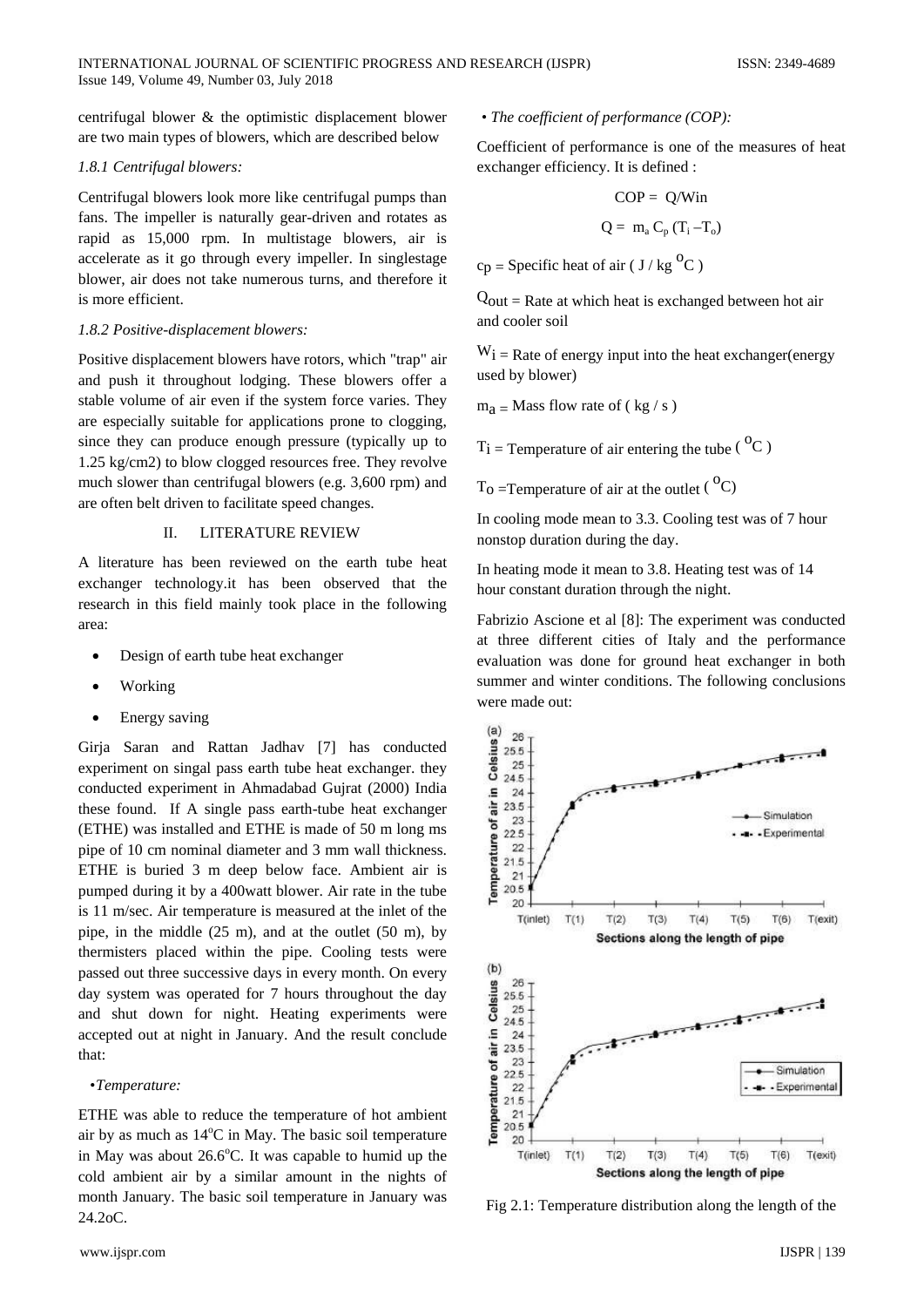pipe for exit velocity 2.0 m/s for (a) steel pipe (b) PVC pipe.

- The ground heat exchanger placed in the wet/humid soil gave the more encouraging results than the other two ground heat exchangers.
- Different materials like PVC, metal and concrete were used as tube materials showed no effect on the performance of the ground heat exchanger.
- Ground heat exchangers were tested at different air speeds but low speed of 8 m/s was preferred as it decreases the pressure drop inside the tubes and fan energy requirements.

Vikas Bansal et al [9] investigated the performance of horizontal earth pipe air heat exchanger for winter heating and effect of flow velocity and material of the pipe. A transient and implicit model was developed to predict the performance of the earth air heat exchanger. The 23.42 m long earth tube was used and gave the heating in the range of 4.1-4.80C for flow velocities of 2 to 5 m/sec. In this work it was finished that the performance of the earth pipe air heat exchanger system did not got affected by the material of the buried pipe, so therefore a cheaper material can be used for making the pipe.

H.Leong et al [10] studied the effect of soil type and moisture content on ground heat pump performance and found that the performance of a ground heat pump system depended strongly on the moisture content and the soil type (mineralogical composition). Alteration of soil moisture content from 12.5% of saturation to complete dryness decreased the ground heat pump act, and any reduction of soil moisture within this range has a devastating effect.



Fig.2.2: Variation of the average COP vs soil degree of saturation.

# III. DESIGN PARAMETERS

### *3.1 Tube depth*

The ground temperature is defined by the external climate

and by the soil composition, its thermal properties and water substance. The earth temperature fluctuates with time, but the amplitude of the fluctuation diminishes with increasing depth of the tubes, and deeper in the ground the temperature converges to a practically constant value throughout the year. On the basis of temperature allocation, ground has been notable into three zones [22]:

- Surface zone: This zone is extended up to 1m in which ground is very sensitive to external temperature.
- Shallow zone: This zone is extended up to 1-8 m depth and temperature is almost constant and remain close to the average annual air temperature.
- Deep zone: This zone is extended up to 20 m and ground temperature is practically constant.

Soil temperature at a depth of about 10 feet or more stays fairly constant throughout the year and stays equal to the average annual temperature [23]. After a depth of 3-4 m in the ground, temperature remains nearly constant [5].

# *3.2 Tube length, tube diameter and air flow rate:*

The total surface area of the ground coupled air heat exchangers is a very important factor in a overall cooling capability, which can be improved by two ways, moreover increasing the tube length or tube diameter [8]. Optimum tube diameter varies widely with tube length, tube costs, flow velocity and mass flow speed. A diameter should be selected to facilitate it can balance the thermal and economic factors for the best performance at the lowest cost.

The optimum is determined by the actual cost of the tube and the excavation. Excavation costs in particular vary greatly from one location and soil type to another. The optimum tube length was determined by passing the air from the blower at different lengths. The air was passed through the inlet at the minimum speed of the blower i.e. 7 m/s and at the length of 9 m, the outlet speed was 1.8 m/sec, any additional increase in length used to decrease the velocity at opening which was not required. The 5 cm diameter pipe was considered for the experiment .

# *3.3 Tube material:*

Various factors need to be considered while deciding upon the material of the pipe for this system. There can be many options while selecting the material of the pipe to be used with the system. As the pipe has to be buried underground, it is not easy to replace the pipe often. Hence the longevity of the pipe is of utmost importance while taking care of the heat transfer characteristics of the arrangement. There was a broad range of materials on hand for the selection for use in our system.

```
•Mild Steel (MS)
```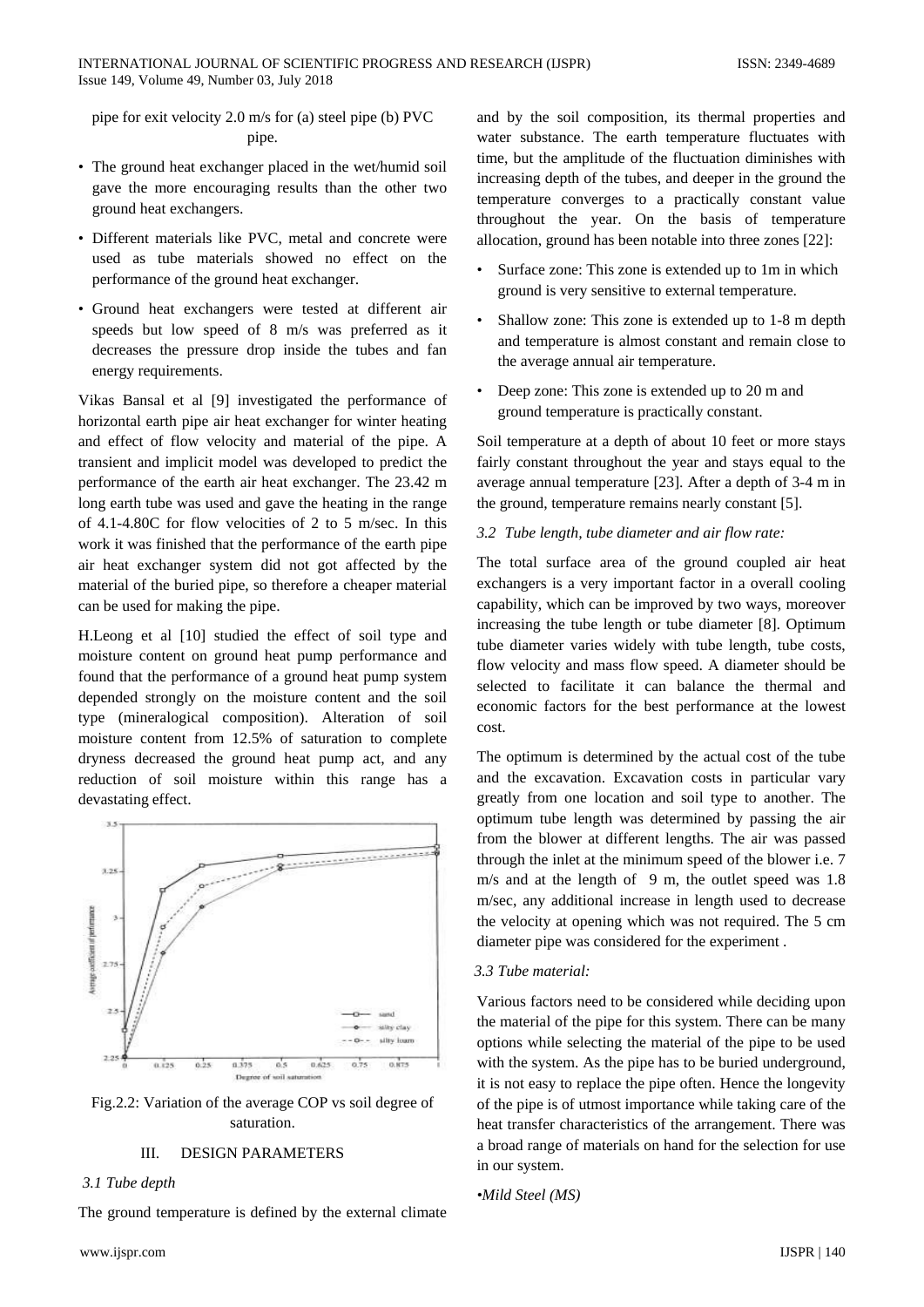Mild steel is untreated and usually hot or cold rolled or in the case of pipe extruded even as molten. Low carbon substance and rusts in moist weather and can be bent easier than other steel. It's not black tube used for gas, it's not case toughened with cyanide, it's not galvanized through zinc plating, it's not blued similar to used for guns, it's not cast like cast iron furniture. It's nearly all reasonable type of steel.

Mild steel pipe refers to the content of less than 0.25% carbon steel because of its low power, low stiffness and soft. It includes nearly all of the part of ordinary carbon steel and high-quality carbon structural steel, typically without heat action used in engineering structures, some carburizing heat treatment and other mechanical parts required for wear.

#### IV. EXPERIMENTAL SET UP

#### *Description Of The Set-Up:*

For the experimental work we used MS pipe of 5 cm diameter and was buried at a depth of 3meters.



Fig. 4.1: Schematic Representation of Experimental Set up



Fig. 4.2: Experimental set up

A blower was used to drive the air through the pipe which was circulated throughout the pipe. A vane type anemometer and thermocouple was used to measure the velocity and temperature of the air respectively. The thermocouple was attached with the Temp. sensor Fig. 5.1:

#### *4.1 Procedure For Experimentation:*

To start the experimentation, the blower was switched on and the air was let to pass through the pipe for some time till the steady state was achieved. The velocity at the inlet and outlet was calculated with the help of vane type anemometer. The thermocouple wire were attached at inlet portion middle portion and outlet portion. The Thermocouple wire are attached with temperature auto scanner which continuously displays the readings of thermocouple .

The above procedure was repeated with different ambient conditions, this is achieved by conducting the experiment 3day of summer season (29,30,31MAY-2018) and 3day of winter season  $(6,7 \& 8^{th}$  Jun-2015). All the data thus obtained is compiled into a single table. The graphs are plotted for various sets of observations obtained from the experiment. The total cooling and heating has been calculated for flow velocities 11m/s by the following equation:

For Summer Season

$$
Qc = mCp(T_{\text{inlet}} - T_{\text{outlet}})
$$

 $T_{\text{inlet}}$  = inlet temperature of air  $T_{\text{outlet}}$  = outlet temperature of air Coefficient of performance (COP) of the system has been calculated from the following expression:

For Summer Season

 $COP = mCp(T_{\text{inlet}} - T_{\text{outlet}})/$  Power Input For winter Season

 $COP = mCp(T_{\text{outlet}} - T_{\text{inlet}})/$  Power Input

# V. EXPERIMENTAL RESULT FOR SUMMER AND WINTER SEASON

# *5.1 Cooling Model Test:*

The air velocity was 11 m/sec. Velocity was measured by a portable, digital vane type anemometer. The vane size is 66 x 132 x29.2 mm and velocity range 0.3 to 45 m/sec. The anemometer measures mean air velocity. The volume flow rate of air was 0.0863 m3/s and mass flow rate 0.0269 kg/s. The ETHE system was operated for seven hours a 3days 28, 29 & 30 MAY-2018) for May month. The tube air temperature at the inlet, middle and outlet, were noted at the interval of one hour. System was turned on at 10.00 AM and shut down at 5 PM. Tests in May were carried out on  $28<sup>th</sup>$ ,  $29<sup>th</sup>$ , and  $30<sup>th</sup>$  2014). The ambient temperature on these three days was very similar. The results of the three days were therefore averaged. Table - 5.1 mean of the reading of three days. The ambient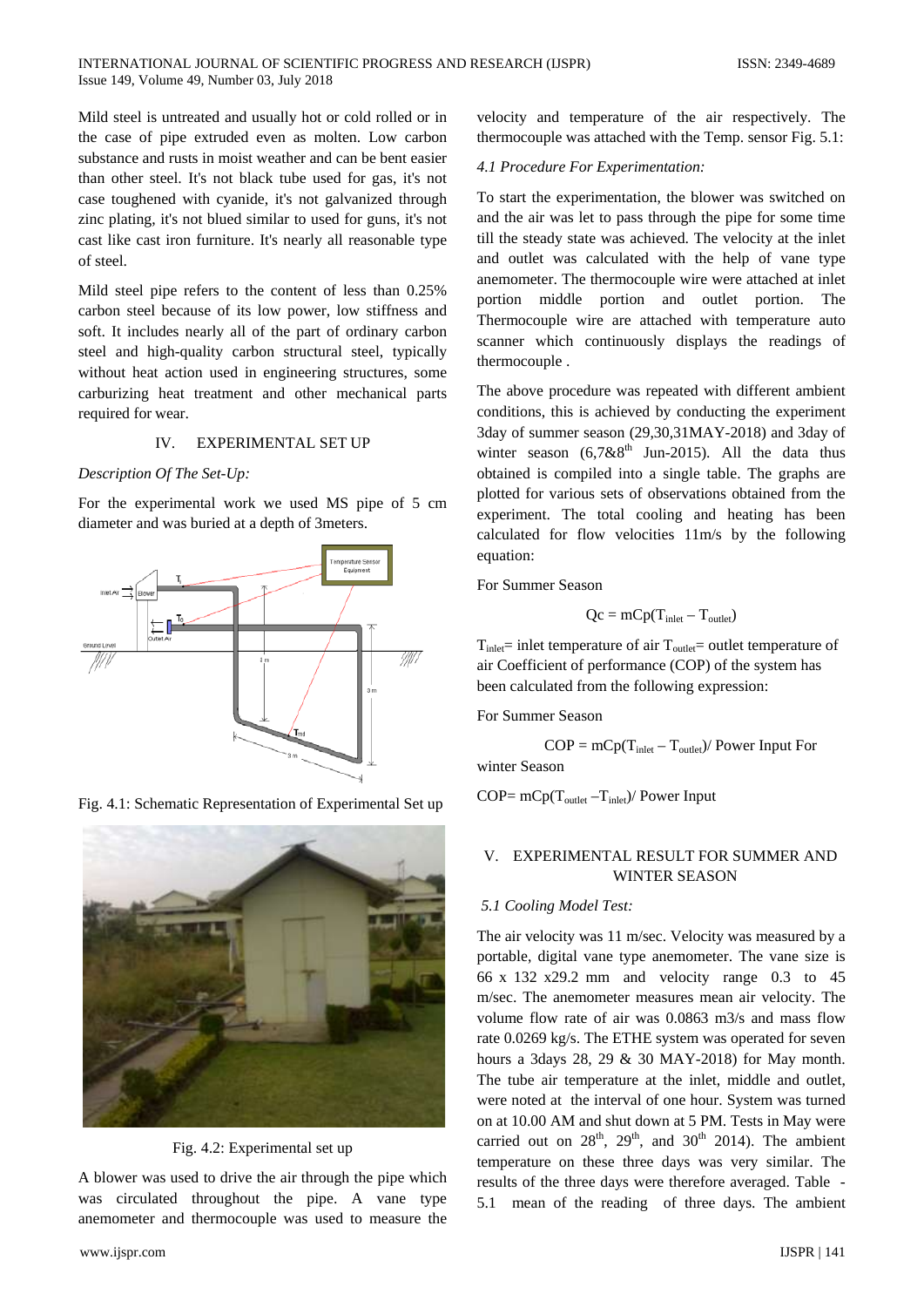temperature started with  $30.73^{\circ}$ C at 10.00 AM and rose to a maximum of 40.13oC at 2 PM. The temperature of air at outlet was 26.8°C at when system started in 10am.. The outlet temperature was just above the basic soil temperature  $(26.6^{\circ}C)$ . The table also shows the COP values. The maximum COP achieved at 2pm i.e. 2.702.

Table No-5.1 Average Inlet Temp, Middle And Outlet Temp. Of ETHE(MAY-2018)

| Time  | T <sub>i</sub> | $T_{mid}$ | $\mathbf{T_{0}}$ | <b>COP</b> |
|-------|----------------|-----------|------------------|------------|
| 10:00 | 30.73          | 29.06     | 26.8             | 0.851      |
| 11:00 | 34.33          | 29.16     | 26.76            | 1.64       |
| 12:00 | 36.56          | 29.43     | 27.13            | 2.043      |
| 13:00 | 37.63          | 29.46     | 27.1             | 2.281      |
| 14:00 | 40.13          | 29.66     | 27.13            | 2.817      |
| 15:00 | 40             | 29.63     | 27.13            | 2.788      |
| 16:00 | 39.8           | 29.76     | 27.2             | 2.73       |
| 17:00 | 39.6           | 29.9      | 27.13            | 2.702      |

For winter Season

$$
Qc = mCp(T_{\text{outlet}}-T_{\text{inlet}})
$$

where  $m=$  mass flow rate of air through the pipe  $Cp=$ specific heat capacity of air

*5.2 Heating Model Test:*

Heating mode test tests were carried out for three Day of

*6.1 Time, Inlet, Outlet Temp & Cop(JAN-2018)*

JAN-2018 (06 7&8th)The system was turned on at 10am *6.1* and operated for 8 hours continuously, till 5 pm that day. Temperature readings were noted at hourly interval. Here also the conditions on the three consecutive days were similar and therefore the results combined. Table 5.2 which is the mean of three test runs.



The ambient temperature started at  $21^{\circ}$ C (10 AM), increasing the highest value  $30.30^{\circ}$ C at 5 pm. Basic soil temperature at  $3m$  depth was constant at  $24.2^{\circ}$ C. Temperature of the air at the outlet varying from  $27.53^{\circ}$ C to 40.36°C. ETHE was able to raise the ambient air

temperature at 5 PM from  $21.00^{\circ}$ C to  $30.30^{\circ}$ C. The table also shows the COP values. The maximum COP Achieved at 5pm i.e. 2.25

| Table No-5.2 Average Inlet Temp, Middle and Outlet |
|----------------------------------------------------|
| Temp. of ETHE (JAN-2018)                           |

| Time  | $\mathbf{T}_i$ | T <sub>mid</sub> | $T_{0}$ | <b>COP</b> |
|-------|----------------|------------------|---------|------------|
| 10:00 | 21             | 25.42            | 27.53   | 1.41       |
| 11:00 | 22.13          | 25.54            | 28.63   | 1.4        |
| 12:00 | 24.33          | 25.62            | 31.43   | 1.53       |
| 13:00 | 26.53          | 27.78            | 34.56   | 1.74       |
| 14:00 | 27.3           | 28.46            | 36.5    | 1.99       |
| 15:00 | 27.27          | 28.92            | 36.66   | 2.03       |
| 16:00 | 29.1           | 29.38            | 39.5    | 2.22       |
| 17:00 | 30.1           | 32.41            | 40.36   | 2.25       |

# VI. EXPERIMENTAL RESULTS(GRAPHICAL REPRESENTATION)



*6.2 Time, Inlet, Outlet Temp & Cop(MAY-2018)*



VII. CONCLUSION

After done the calculation in the previous chapter, we can see that the results are quite encouraging. The results are summarized under the following points:

- For the pipe of 9 m length and 0.05 m diameter, temperature rise of 3.230C-6.10C has been observed for the outlet flow velocity 11m/s
- The maximum COP obtained in summer climate is 2.817 at time 14:00 and the maximum COP obtained in winter climate is 1.321 at time 22:00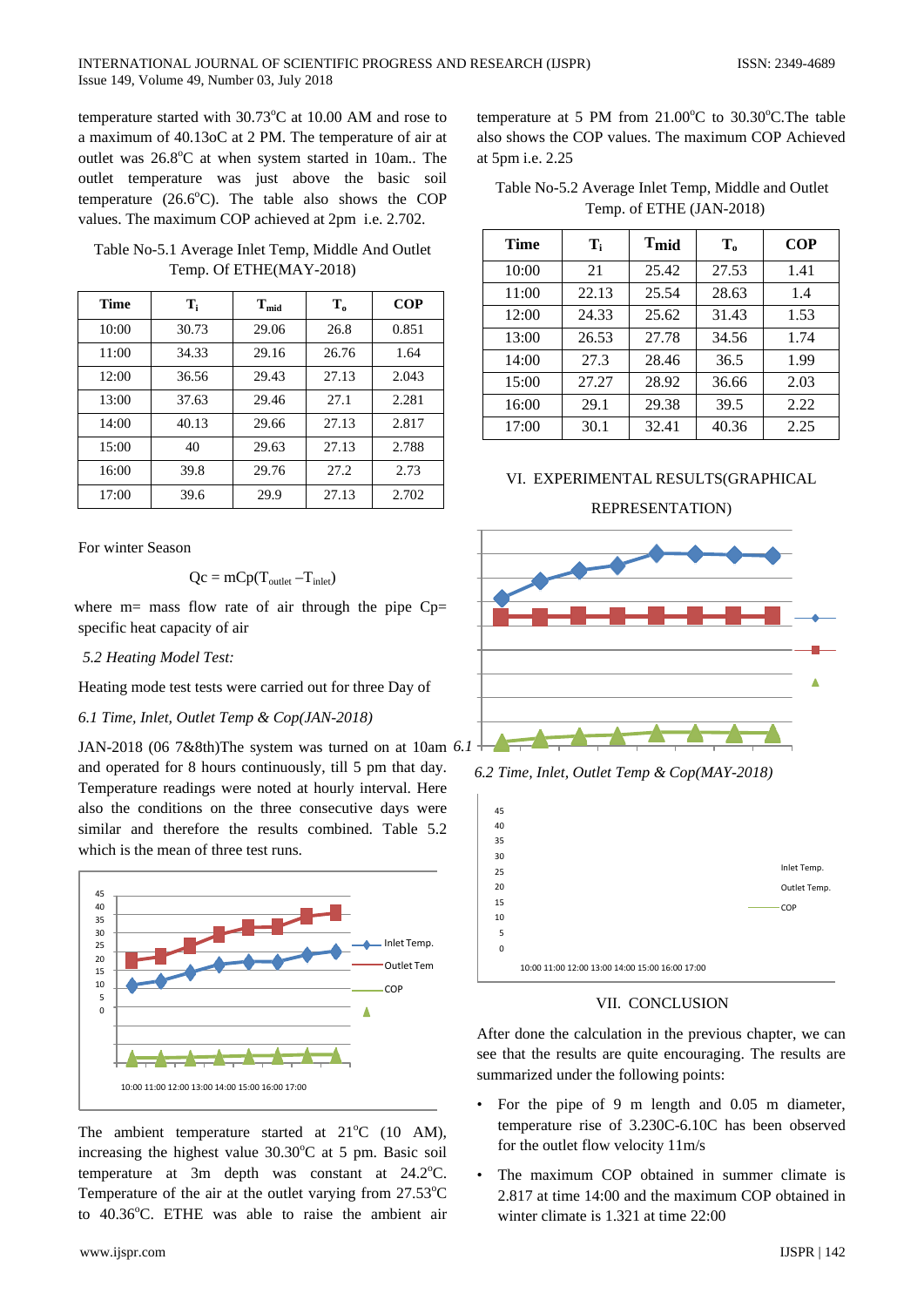- The COP of the system varies from  $0.85 2.70$  in summer climate and 0.69-1.32 in winter climate in outlet velocity 11m/s.
- The results also show that conduction plays very important role in the cooling of air, it is evident from the fact that temperature remains constant where the insulation is done.
- If the length of pipe is less than 50-70m the system is useless because the cooling rate or heating rate is so small.
- If the blower speed is high and the length of pipe is less than the temperature difference inlet and outlet is very small.

This work can be used as a design tool for the design of such systems depending upon the requirements and environmental variables. The work can aid in designing of such systems with flexibility to choose different types of pipes, different dimensions of pipes, different materials and for different ambient conditions. So this provides option of analyzing wide range of combinations before finally deciding upon the best alternative in terms of the dimension of the pipe, material of the pipe, type of fluid to be used.

# VIII. FUTURE SCOPE

- The blower with variable running speed should be used.
- Theoretical model should be developed to predict the temperature of soil per meter depth of soil and affect of moisture content in the soil.
- This system will be tested for different length and different diameter of pipe.
- For further study humidity control mechanism should be incorporated for Winter and Summer season.
- The fluid dynamics studies should be conducted to minimize the flow losses in the pipe and effect of moisture to be studied.

#### **REFERENCES**

- [1] Stuart J. Self, Bale V. Reddy, Marc A. Rosen, Geothermal heat pump systems: Status review and comparison with other heating options, Applied Energy 101(2013) 341-348.
- [2] Fuxin Niu, Yuebin Yu, Daihong Yu, Haorong Li ,Heat and mass transfer performance analysis and cooling capacity prediction of earth to air heat exchanger, Applied Energy 137(2015) 211-221
- [3] Wagner R, Bisel S, Speiler A, Measurement, modeling and simulation of an earth to air heat exchanger, Applied thermal engineering24(2000) 241-249.
- [4] Vikas Bansal., Rohit Misra, Ghanshyam Das Agrawal, Jyotirmay Mathur,Performance evaluation and economic analysis of integrated earth–air–tunnel heat exchanger–

evaporative cooling system, Energy and Buildings 55 (2012) 102–108

- [5] Georgios Florides, Sctris Kalogrirou, Ground heat exchanger-A review of system model and applications, Renewable energy 32(2007) 2461-2478
- [6] Haorong Li ,Yuebin Yu,Fuxin Niu,Michel Sha.k ,Bing Chen, Performance of a coupled cooling system with earthto-air heat exchanger and solar chimney,Renewable Energy 62(2014)468-477
- [7] Girja saran and rattan jadhav, Performance of Single Pass earth-Tube Heat Exchanger: An Experimental Study agricultral jurnals 6(2000) , 32-40
- [8] Fabrizio Ascione, Laura Bellia, Francesco Minichiello-Earth-to-air heat exchangers for Italian climates, Renewable Energy 36 (2011) 2177-2188
- [9] Vikas Bansal, Rohit Misra, Ghanshyam Das Agrawal, Jyotirmay Mathur- Performance analysis of earth-pipe-air heat exchanger for winter heating, Energy and Buildings 41 (2009) 1151–1154
- [10] W.H. Leong, V.R. Tarnawski and A. Aittomaki- Effect of soil type and moisture content on ground heat pump performance, Int J. Refrig. Vol. 21, No. 8, pp. 595–606, 1998
- [11] Weibo Yang, Mingheng shi, Guangyuan Liu, Zhengian Chen- A two-region simulation model of vertical U-tube ground heat exchanger and its experimental verification, Applied Energy 86 (2009) 2005–2012
- [12] Rakesh Kumar, A.R. Sinha, B.K Singh, U. Modhukalya- A design optimization tool of earth-to-air heat exchanger using a genetic algorithm, Renewable Energy 33(2008), 2282- 2288.
- [13] Kyoungbin Lim, Sanghoon Lee, Changhee Lee, An experimental study on the thermal performance of ground heat exchanger, Experimental Thermal and Fluid Science 31 (2007) 985-990.
- [14] Arvind Chel, G.N.Tiwari, Performance evaluation and life cycle cost analysis of earth to air heat exchanger integrated with adobe building for New Delhi composite climate, Energy and Buildings 41 (2009) 56–66.
- [15] Vikas Bansal, Rohit Mishra, Ghanshyam Das Agarwal, Jyotirmay Mathur, Performance analysis of integrated earthair-tunnel-evaporative cooling system in hot and dry climate, Energy and Buildings 47 (2012) 525532
- [16] P.M. Congedo, G. Colangelo, G. Starace, CFD simulations of horizontal ground heat exchangers: A comparison among different configurations, Applied Thermal Engineering 33- 34 (2012) 24-32
- [17] Jalaluddin, AkioMiyara, KoutaroTsubaki, ShuntarInoue, Kentaro Yoshida, Experimental study of several types of ground heat exchanger using a steel pile foundation, Renewable Energy 36 (2011) 764-771
- [18] Fabrizio Ascione a, Laura Bellia b, Francesco Minichiello b,has Evaluated in 2010,